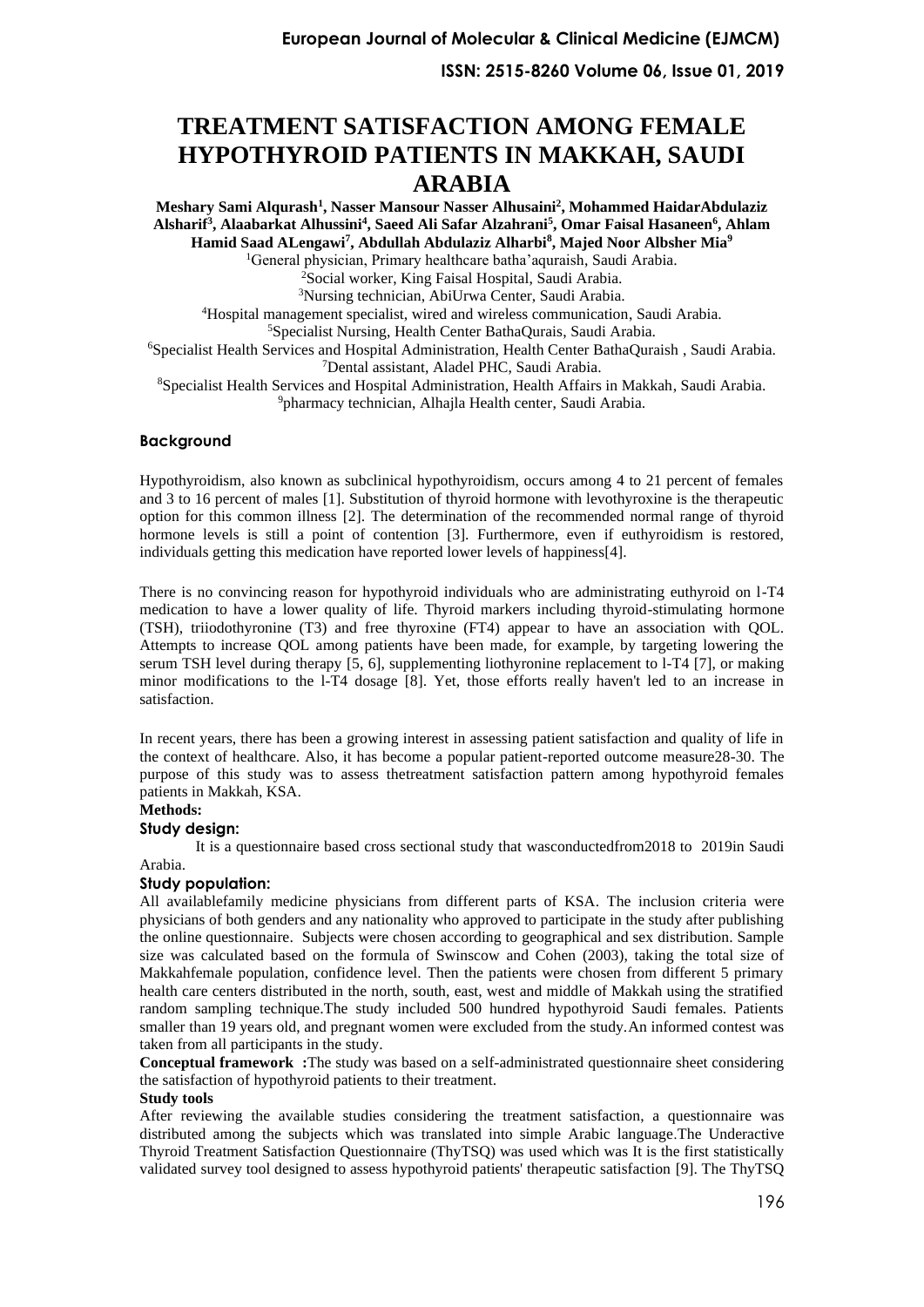# **European Journal of Molecular & Clinical Medicine (EJMCM)**

# **ISSN: 2515-8260 Volume 06, Issue 01, 2019**

survey is split into two components, each of which has been independently validated: At the start of hypothyroid therapy, four questions were asked to assess treatment and physician satisfaction (ThyTSQPast).A set of seven questions assesses current therapy and satisfaction with providers (ThyTSQ-Present). The findings of both parts of the survey are combined to provide an Overall Satisfaction Score. The score for each questionnaire item is 0-6 where higher scores indicating greater satisfaction.

# **Statistical analysis :**

The statistical analysis was done using the Statistical Package for Social Sciences version 20 (SPSS Inc., Chicago, IL, USA) using simple descriptive and analytical methods (Univariate statistic) showed as frequency and percentage.

**Results:** Demographics: Table (1) indicates the basic characteristics of the included patients where they were divided in four age groups. The duration of treatment was less than 5 years among 25%, 5-10 years among 19%, 10-20 years among 38% and more than 20 years among 18%.

**N % Age**  19-25 175 35 25-35 110 22 35-45 75 15  $>45$  140 28 **Marital status**  Married 210 42 Single 100 20 Divorced 190 38 **Education Level** Illiterate 150 30 School level 130 26 College or higher 220 44 **Occupation**

> Working 185 37 Not working 315 63

> $\leq$  125 25  $5-10.$  95 19  $10-20.$  190  $38$

 $>20.$  90 18

|  |  | Table (1): Demographics of included subjects |
|--|--|----------------------------------------------|

**Duration**

| <b>Assessing the general quality of life:</b> As for the quality of life, 18% of the subjects stated to have very |  |  |
|-------------------------------------------------------------------------------------------------------------------|--|--|
| poor QOL, 31% were poor, 40% were neutral, 7% were good and 4% were excellent.                                    |  |  |

| um. | - |
|-----|---|
|     |   |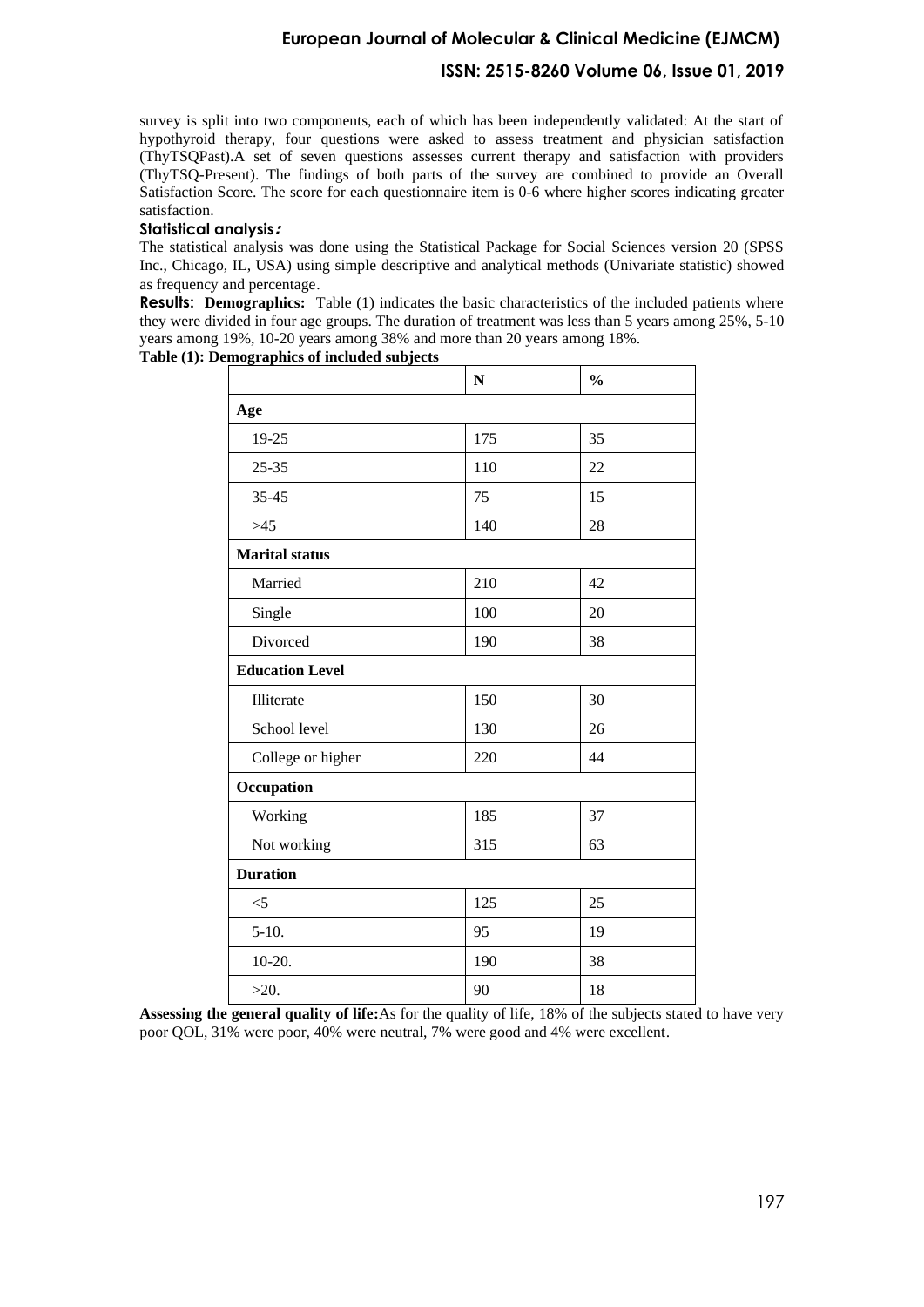# **European Journal of Molecular & Clinical Medicine (EJMCM) ISSN: 2515-8260 Volume 06, Issue 01, 2019**

| $20000$ $(2)$ , quantly $\sigma$ and $\sigma$<br>In general, my present quality of life is? |     |               |  |  |  |  |
|---------------------------------------------------------------------------------------------|-----|---------------|--|--|--|--|
|                                                                                             | N   | $\frac{6}{9}$ |  |  |  |  |
| <b>Very Poor</b>                                                                            | 90  | 18.0          |  |  |  |  |
| Poor                                                                                        | 155 | 31.0          |  |  |  |  |
| <b>Neutral</b>                                                                              | 200 | 40.0          |  |  |  |  |
| Good                                                                                        | 35  | 7.0           |  |  |  |  |
| <b>Excellent</b>                                                                            | 20  | 4.0           |  |  |  |  |
| <b>Total</b>                                                                                | 500 | 100.0         |  |  |  |  |

**Table (2): quality of life.** 



### **Fig. 1: percentage of general quality of life. Thyroid treatment satisfaction:**

The present level of treatment satisfaction was good toward the currently used treatment, continuation of the treatment and the dose. Also, the majority were satisfied with understanding their disease, controlling the symptoms, and getting the prescription. Most of the patients will encourage others to have the same treatment (Table. 3). The past level of satisfaction is showed in table. 4 as the most of them gave a score of satisfaction more than 50% regarding satisfaction with the way their doctors dealt with the disease, gave this information and taking hem with their disease seriously. The level of satisfaction was 47.33% about satisfaction of the information given about their disease (Table. 4).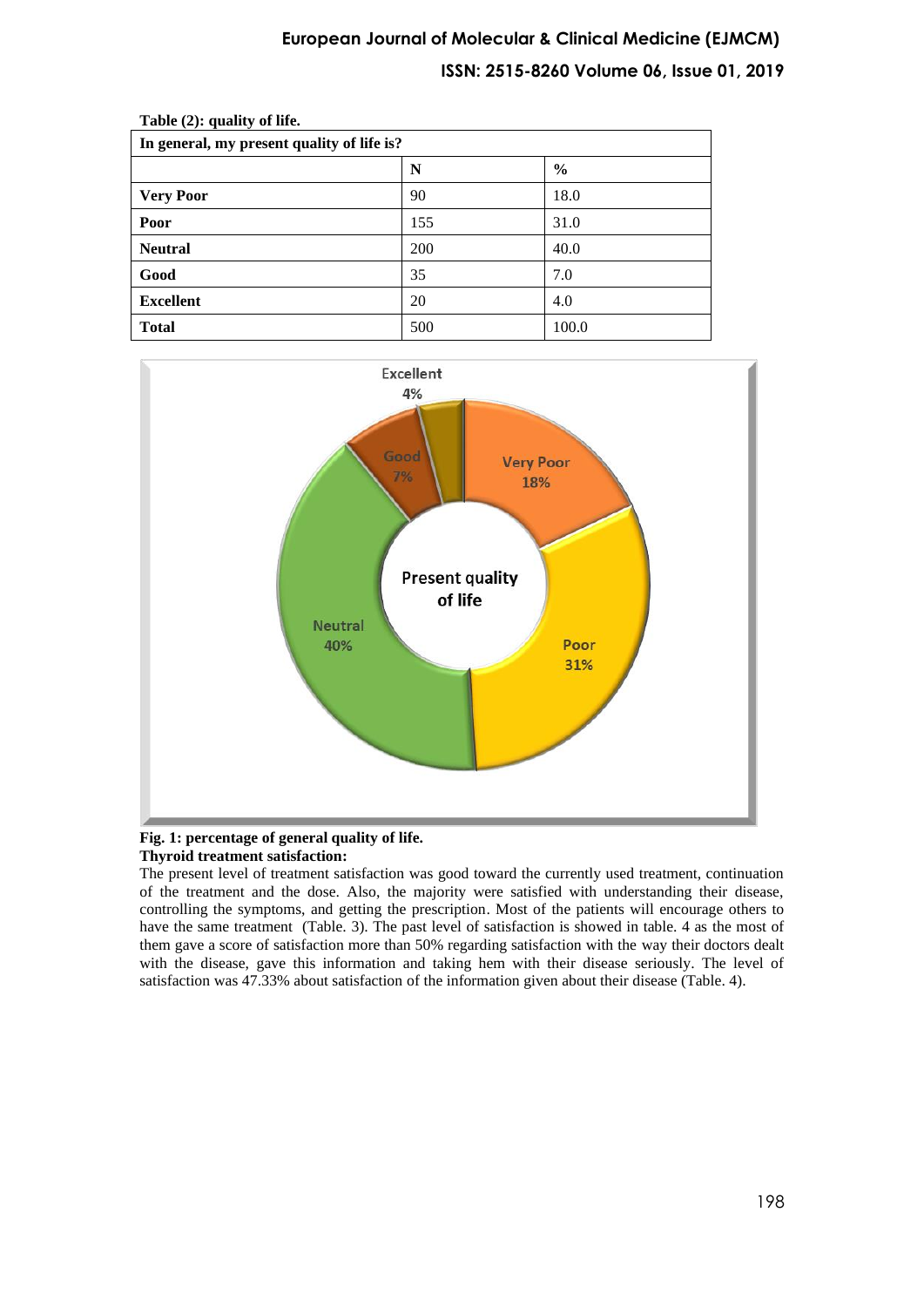# **European Journal of Molecular & Clinical Medicine (EJMCM) ISSN: 2515-8260 Volume 06, Issue 01, 2019**

| $1000 \times 100$ $100$ $-100$                 |              |                   |       |              |                   |
|------------------------------------------------|--------------|-------------------|-------|--------------|-------------------|
| ThyTSQ-Present                                 | <b>Score</b> | <b>Mean</b> tSD   | Level |              | One sample t-test |
|                                                |              |                   |       | $\mathbf{f}$ | <b>P-value</b>    |
| present satisfaction* How satisfied are you    |              |                   |       |              |                   |
| with the current treatment for your thyroid    | $0-6.$       | $4.851 \pm 1.116$ | 80.83 | 37.087       | $< 0.001*$        |
| disease?                                       |              |                   |       |              |                   |
| How satisfied would you be to continue with    |              |                   |       |              |                   |
| your present treatment and dose?               | $0-6.$       | $4.08 \pm 1.33$   | 68.00 | 18.158       | $< 0.001*$        |
| with<br>satisfied<br>How<br>are<br>you<br>vour | $0-6.$       |                   | 83.63 | 33.826       | $< 0.001*$        |
| understanding of your disease?                 |              | $5.018 \pm 1.334$ |       |              |                   |
| How well do you feel the treatment is          | $0-6.$       | $4.015 \pm 1.32$  | 66.92 | 17.194       | $< 0.001*$        |
| working?                                       |              |                   |       |              |                   |
| How well do you feel that the treatment is     |              |                   |       |              |                   |
| controlling<br>underactive<br>symptoms<br>of   | $0-6.$       | $5.123 \pm 1.32$  | 85.37 | 35.963       | $< 0.001*$        |
| thyroid?                                       |              |                   |       |              |                   |
| How convenient have you found your             |              |                   |       |              |                   |
| treatment to be recently (e.g. remembering to  | $0-6.$       | $5.122 \pm 2.011$ | 85.20 | 23.595       | $< 0.001*$        |
| take the medication, getting prescriptions)?   |              |                   |       |              |                   |
| Would you encourage someone else with          |              |                   |       |              |                   |
| underactive thyroid to have your kind of       | $0-6.$       | $5.123 \pm 0.94$  | 85.38 | 50.502       | $< 0.001*$        |
| treatment?                                     |              |                   |       |              |                   |

### **Table (3): ThyTSQ-Present:**

**Table (3): ThyTSQ-Past:**

|                                                                                                                                  |                                             |                   | Level | <b>One sample t-test</b> |                |  |
|----------------------------------------------------------------------------------------------------------------------------------|---------------------------------------------|-------------------|-------|--------------------------|----------------|--|
| <b>ThyTSQ-Past</b>                                                                                                               | <b>Mean</b> <sup>t</sup> SD<br><b>Score</b> |                   |       |                          | <b>P-value</b> |  |
| How satisfied were you with the way<br>doctors dealt with your underactive<br>thyroid around the time it was first<br>diagnosed? | $0-6.$                                      | $4.113 \pm 2.025$ | 68.55 | 12.29                    | $< 0.001*$     |  |
| Were<br>satisfied<br>with<br>the<br>vou<br>information provided by doctors about<br>underactive thyroid?                         | $0-6.$                                      | $2.84 + 1.022$    | 47.33 | 3.501                    | 0.0005         |  |
| satisfied<br>Were<br>with<br>the<br>vou<br>information provided by doctors about<br>the treatment for underactive thyroid?       | $0-6.$                                      | $3.44 \pm 1.200$  | 57.33 | 8.199                    | $< 0.001*$     |  |
| Are you satisfied with that doctors<br>took you and your thyroid seriously?                                                      | $0-6.$                                      | $4.721 \pm 1.05$  | 78.68 | 36.65                    | $< 0.001*$     |  |

**Thyroid treatment satisfaction score:**

The present treatment satisfaction was high among 58.4% of patients, average among 29.8% and weak among 11.8%. The past treatment satisfaction was weak among 33.8%, average among 51.4% and high among 14.8%.

| $1001C$ , $3011R$ , $3001C$ |             |     |               |              |                  |  |  |  |
|-----------------------------|-------------|-----|---------------|--------------|------------------|--|--|--|
|                             |             | QOL |               | <b>Score</b> |                  |  |  |  |
|                             |             | N   | $\frac{0}{0}$ | Range        | $Mean+SD$        |  |  |  |
| ThyTSQ-<br><b>Present</b>   | Weak        | 59  | 11.8          |              |                  |  |  |  |
|                             | Average     | 149 | 29.8          | $1-43.$      | $30.712 + 7.650$ |  |  |  |
|                             | High        | 292 | 58.4          |              |                  |  |  |  |
| ThyTSQ-Past                 | Weak        | 169 | 33.8          |              |                  |  |  |  |
|                             | Average     | 257 | 51.4          | $0 - 26$     | 13.680+4.452     |  |  |  |
|                             | <b>High</b> | 74  | 14.8          |              |                  |  |  |  |

**Table. 5: ThyTSQ score:**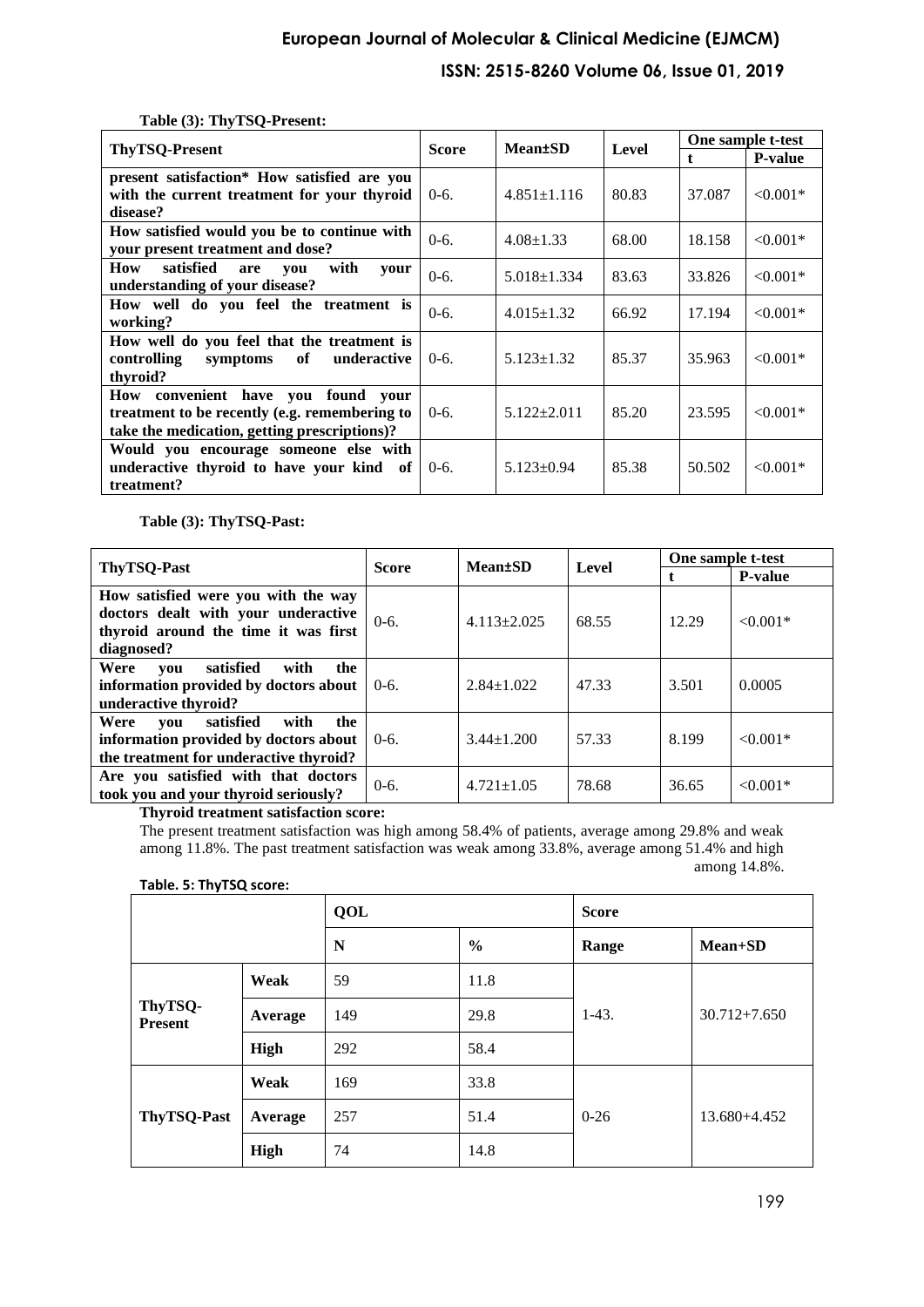

Fig. 2: ThyTSQ present and past score.

.

# **The relation between the demographics with ThyTSQ:**

As presented in table 6 and 7 the present and past ThyTSQ showed no significant association with the patients' demographics except for the duration of illness as the shorter the duration, the higher the level of treatment satisfaction.

Table (6): Relation between different studied basic demographic data and present ThyTSQ:

| Demographic data         |                                    |     | <b>ThyTSQ-Present</b> |       |           |        | <b>ANOVA or T-test</b> |                |
|--------------------------|------------------------------------|-----|-----------------------|-------|-----------|--------|------------------------|----------------|
|                          |                                    | N   | <b>Mean</b>           | $\pm$ | <b>SD</b> | F or T | test value             | <b>P-value</b> |
|                          | $<$ 25                             | 175 | 30.469                | $+$   | 7.528     |        |                        |                |
|                          | 25-35                              | 110 | 31.600                | $\pm$ | 6.994     | F      |                        |                |
| Age                      | 35-45                              | 75  | 30.227                | $\pm$ | 7.770     |        | 0.666                  | 0.573          |
|                          | >45                                | 140 | 30.579                | $\pm$ | 8.238     |        |                        |                |
|                          | <b>Married</b>                     | 210 | 30.652                | $\pm$ | 7.832     |        |                        | 0.869          |
| <b>Marital</b><br>status | <b>Single</b>                      | 100 | 30.440                | $+$   | 7.689     | F      | 0.140                  |                |
|                          | <b>Divorced</b>                    | 190 | 30.921                | $\pm$ | 7.460     |        |                        |                |
|                          | <b>Illiterate</b>                  | 150 | 30.667                | $\pm$ | 7.621     |        | 0.139                  | 0.870          |
| <b>Education</b>         | <b>School level</b>                | 130 | 30.454                | $+$   | 7.350     | F      |                        |                |
| Level                    | College<br><sub>or</sub><br>higher | 220 | 30.895                | $\pm$ | 7.872     |        |                        |                |
|                          | <b>Working</b>                     | 185 | 31.016                | $\pm$ | 7.331     | T      | 0.693                  | 0.489          |
| Occupation               | Not working                        | 315 | 30.533                | $\pm$ | 7.838     |        |                        |                |
| <b>Duration</b>          | $<$ 5                              | 125 | 38.232                | $\pm$ | 1.369     |        |                        |                |
|                          | $5-10.$                            | 95  | 32.484                | $\pm$ | 5.361     | F      | 127.405                |                |
|                          | $10-20.$                           | 190 | 28.026                | $+$   | 6.219     |        |                        | $< 0.001*$     |
|                          | >20.                               | 90  | 24.067                | $+$   | 8.382     |        |                        |                |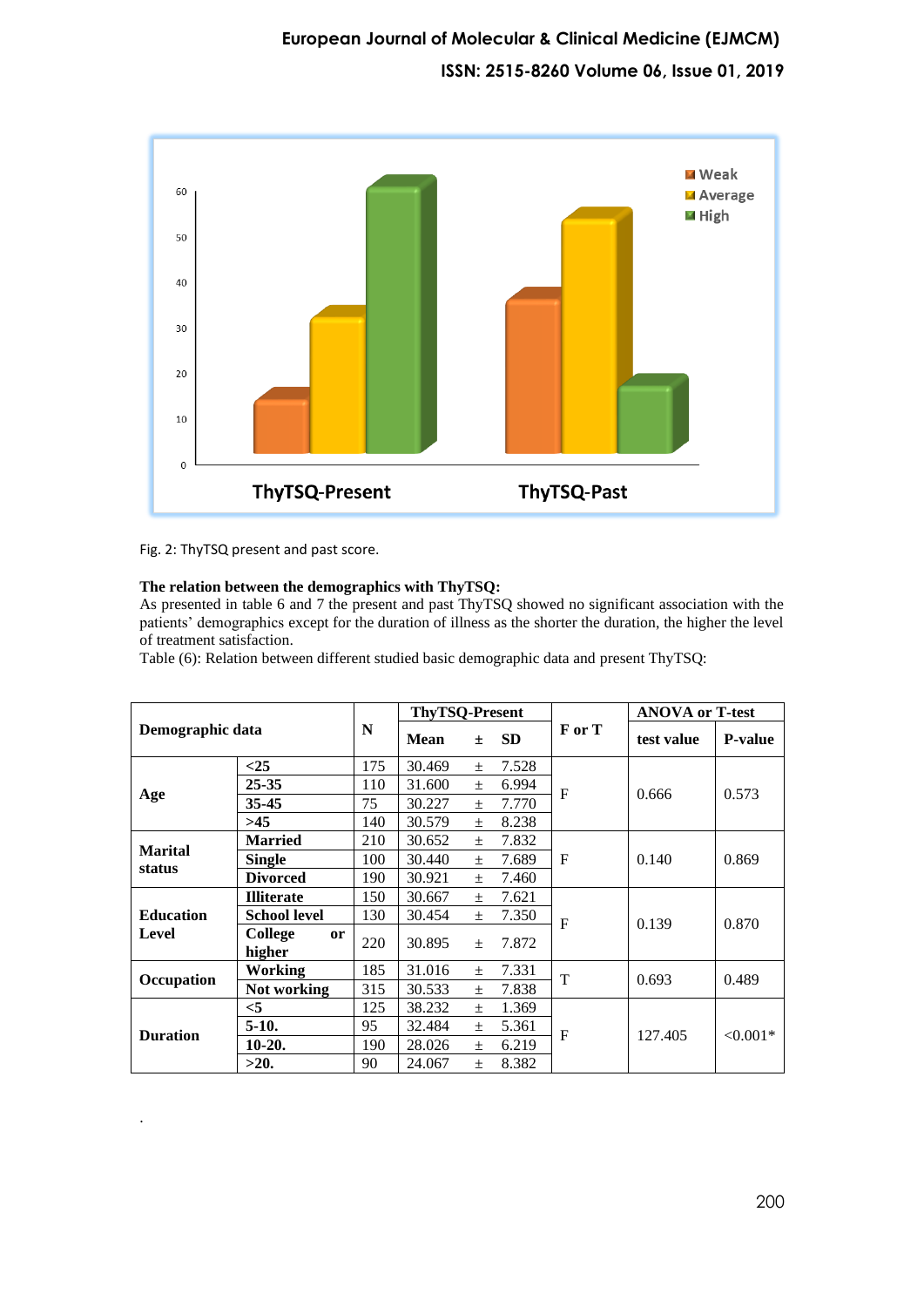# **European Journal of Molecular & Clinical Medicine (EJMCM) ISSN: 2515-8260 Volume 06, Issue 01, 2019**

| $1$ able $(7)$ , association between demographies and past $1 \text{H} y 1 \text{S} Q$ .<br>Demographic data |                     |     | <b>ThyTSQ-Past</b> |       |           |              |               | <b>ANOVA or T-test</b> |
|--------------------------------------------------------------------------------------------------------------|---------------------|-----|--------------------|-------|-----------|--------------|---------------|------------------------|
|                                                                                                              |                     | N   | <b>Mean</b>        | $\pm$ | <b>SD</b> | F or T       | test<br>value | <b>P-value</b>         |
|                                                                                                              | <25                 | 175 | 13.366             | $\pm$ | 4.262     | F            | 0.837         | 0.474                  |
|                                                                                                              | $25 - 35$           | 110 | 14.118             | $\pm$ | 3.864     |              |               |                        |
| Age                                                                                                          | 35-45               | 75  | 13.400             | $\pm$ | 4.547     |              |               |                        |
|                                                                                                              | >45                 | 140 | 13.879             | $+$   | 5.034     |              |               |                        |
| <b>Marital</b>                                                                                               | <b>Married</b>      | 210 | 13.752             | $\pm$ | 4.723     | $\mathbf{F}$ | 0.092         | 0.912                  |
| status                                                                                                       | <b>Single</b>       | 100 | 13.520             | $\pm$ | 4.571     |              |               |                        |
|                                                                                                              | <b>Divorced</b>     | 190 | 13.684             | $\pm$ | 4.087     |              |               |                        |
| <b>Education</b>                                                                                             | <b>Illiterate</b>   | 150 | 13.473             | $\pm$ | 4.308     |              | 0.628         | 0.534                  |
| Level                                                                                                        | <b>School level</b> | 130 | 13.492             | $\pm$ | 4.111     | $\mathbf{F}$ |               |                        |
|                                                                                                              | College or higher   | 220 | 13.932             | $\pm$ | 4.740     |              |               |                        |
| Occupation                                                                                                   | <b>Working</b>      | 185 | 13.719             | $\pm$ | 4.274     | T            | 0.150         | 0.881                  |
|                                                                                                              | Not working         | 315 | 13.657             | $+$   | 4.560     |              |               |                        |
| <b>Duration</b>                                                                                              | $<$ 5               | 125 | 17.560             | $\pm$ | 4.217     | F            |               | $< 0.001*$             |
|                                                                                                              | $5-10.$             | 95  | 14.253             | $\pm$ | 3.063     |              | 73.245        |                        |
|                                                                                                              | $10-20.$            | 190 | 12.132             | $\pm$ | 3.363     |              |               |                        |
|                                                                                                              | >20.                | 90  | 10.956             | $\pm$ | 4.279     |              |               |                        |

Table (7): association between demographics' and past ThyTSQ:

#### **Discussion**

The phenomena of patient discontent with therapy has been observed several times.It's found in a small percentage of hypothyroidism patients, and it's linked to prolonged symptoms after seemingly appropriate medication[\[10\]](#page-6-9).

This study aimed at finding the level of treatment satisfaction among female hypothyroid patients and the effect of patient's demographicson the treatment satisfaction.

The main finding of this study is that the level of present treatment satisfaction and quality of life were high among the studied groups while the level of past treatment satisfaction was average among the majority of respondents. Also, the factors affecting the level of satisfaction were the duration of illness and treatment as the shorter the duration, the higher the quality of life. On the other hand, some studies showed that other variables appear to have a role in influencing happiness and quality of life linked with hypothyroidism therapy including changing the doses and combination of medications [\[11,](#page-6-10) [12\]](#page-6-11) as well as female gender and older age were associated with low satisfaction levels [\[10,](#page-6-9) [13\]](#page-6-12).

Satisfaction is a subjective term that contrasts a patient's subjective criteria to their opinion of the treatment they got.The results of this survey were in contrast withprevious findings in settings other than hypothyroidism, where satisfaction was found to be influenced by preconceptions, prior healthcare knowledge, age, gender, and the quality of information provided by healthcare providers [\[14,](#page-6-13) [15\]](#page-6-14).

The incidence of satisfaction in the present study was substantially greater than that documented in cohort studies[\[16,](#page-6-15) [17\]](#page-6-16). Satisfaction with treatment and care would appear to have contributed additionally to any effect of treatment. The high level of satisfaction could be attributed to that the healthcare professionals gave the patients the available information, and their interaction with patients was good resulting in high satisfaction and quality of life [\[18,](#page-6-17) [19\]](#page-7-0).

A strength factor of this study is that the sample size is representative. The limitations of this study are it is a self-reported study based on the respond of the subjects without clinical screening. The study didn't evaluate other aspects of quality of life.

#### **Conclusion:**

Average to high level of satisfaction by medications was reported which indicated good interaction between patients and healthcare professionals as well as improvement in the quality of drugs and information given by healthcare providers.

**Funding:** the study was self-funded by the author.

**Conflict of interest:** no conflict of interest.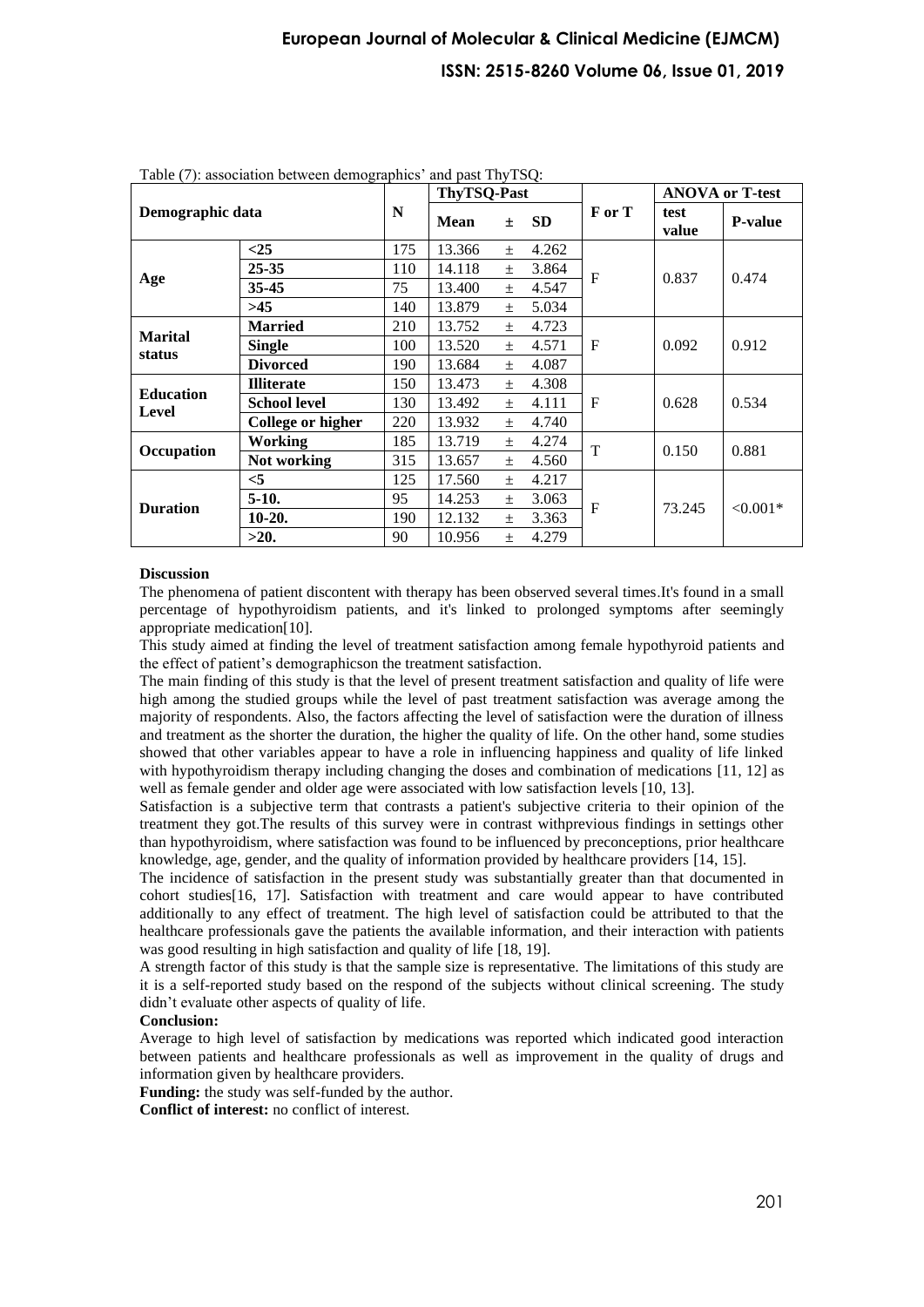# **European Journal of Molecular & Clinical Medicine (EJMCM)**

### **ISSN: 2515-8260 Volume 06, Issue 01, 2019**

#### **References:**

<span id="page-6-0"></span>1. Vanderpump MP. The epidemiology of thyroid disease. British medical bulletin. 2011;99:39-51. doi:10.1093/bmb/ldr030.

<span id="page-6-1"></span>2. Biondi B, Wartofsky L. Combination treatment with T4 and T3: toward personalized replacement therapy in hypothyroidism? The Journal of clinical endocrinology and metabolism. 2012;97(7):2256- 71. doi:10.1210/jc.2011-3399.

<span id="page-6-2"></span>3. Garber JR, Cobin RH, Gharib H, Hennessey JV, Klein I, Mechanick JI, et al. Clinical practice guidelines for hypothyroidism in adults: cosponsored by the American Association of Clinical Endocrinologists and the American Thyroid Association. Endocrine practice : official journal of the American College of Endocrinology and the American Association of Clinical Endocrinologists. 2012;18(6):988-1028. doi:10.4158/ep12280.Gl.

<span id="page-6-3"></span>4. Uma D, Rabbani R, Lee JH, Gavini DR, Shah PH, Hamid P. Does Hormone Supplementation With Levothyroxine Improve Hypothyroid Impaired Cognitive Dysfunction? Cureus. 2021;13(9):e17885. doi:10.7759/cureus.17885.

<span id="page-6-4"></span>5. Hamilton TE, Davis S, Onstad L, Kopecky KJ. Thyrotropin levels in a population with no clinical, autoantibody, or ultrasonographic evidence of thyroid disease: implications for the diagnosis of subclinical hypothyroidism. The Journal of clinical endocrinology and metabolism. 2008;93(4):1224- 30. doi:10.1210/jc.2006-2300.

<span id="page-6-5"></span>6. Punda A, Škrabić V, Torlak V, Gunjača I, Boraska Perica V, Kolčić I, et al. Thyroid hormone levels are associated with metabolic components: a cross-sectional study. Croatian medical journal. 2020;61(3):230-8. doi:10.3325/cmj.2020.61.230.

<span id="page-6-6"></span>7. Azizi F, Amouzegar A, Mehran L, Abdi H. LT4 and Slow Release T3 Combination: Optimum Therapy for Hypothyroidism? International journal of endocrinology and metabolism. 2020;18(2):e100870. doi:10.5812/ijem.100870.

<span id="page-6-7"></span>8. Walsh JP, Ward LC, Burke V, Bhagat CI, Shiels L, Henley D, et al. Small changes in thyroxine dosage do not produce measurable changes in hypothyroid symptoms, well-being, or quality of life: results of a double-blind, randomized clinical trial. The Journal of clinical endocrinology and metabolism. 2006;91(7):2624-30. doi:10.1210/jc.2006-0099.

<span id="page-6-8"></span>9. McMillan CV, Bradley C, Woodcock A, Razvi S, Weaver JU. Design of new questionnaires to measure quality of life and treatment satisfaction in hypothyroidism. Thyroid : official journal of the American Thyroid Association. 2004;14(11):916-25. doi:10.1089/thy.2004.14.916.

<span id="page-6-9"></span>10. Mitchell AL, Hegedüs L, Žarković M, Hickey JL, Perros P. Patient satisfaction and quality of life in hypothyroidism: An online survey by the british thyroid foundation. Clinical endocrinology. 2021;94(3):513-20. doi:10.1111/cen.14340.

<span id="page-6-10"></span>11. Hoang TD, Olsen CH, Mai VQ, Clyde PW, Shakir MK. Desiccated thyroid extract compared with levothyroxine in the treatment of hypothyroidism: a randomized, double-blind, crossover study. The Journal of clinical endocrinology and metabolism. 2013;98(5):1982-90. doi:10.1210/jc.2012-4107.

<span id="page-6-11"></span>12. Shakir MKM, Brooks DI, McAninch EA, Fonseca TL, Mai VQ, Bianco AC, et al. Comparative Effectiveness of Levothyroxine, Desiccated Thyroid Extract, and Levothyroxine+Liothyronine in Hypothyroidism. The Journal of clinical endocrinology and metabolism. 2021;106(11):e4400-e13. doi:10.1210/clinem/dgab478.

<span id="page-6-12"></span>13. Kozlov N, Benzon HT. Role of Gender and Race in Patient-Reported Outcomes and Satisfaction. Anesthesiology clinics. 2020;38(2):417-31. doi:10.1016/j.anclin.2020.01.012.

<span id="page-6-13"></span>14. Jackson JL, Chamberlin J, Kroenke K. Predictors of patient satisfaction. Social science & medicine (1982). 2001;52(4):609-20. doi:10.1016/s0277-9536(00)00164-7.

<span id="page-6-14"></span>15. Batbaatar E, Dorjdagva J, Luvsannyam A, Savino MM, Amenta P. Determinants of patient satisfaction: a systematic review. Perspectives in public health. 2017;137(2):89-101. doi:10.1177/1757913916634136.

<span id="page-6-15"></span>16. Panicker V, Evans J, Bjøro T, Asvold BO, Dayan CM, Bjerkeset O. A paradoxical difference in relationship between anxiety, depression and thyroid function in subjects on and not on T4: findings from the HUNT study. Clinical endocrinology. 2009;71(4):574-80. doi:10.1111/j.1365- 2265.2008.03521.x.

<span id="page-6-16"></span>17. Quinque EM, Villringer A, Kratzsch J, Karger S. Patient-reported outcomes in adequately treated hypothyroidism - insights from the German versions of ThyDQoL, ThySRQ and ThyTSQ. Health Qual Life Outcomes. 2013;11:68-. doi:10.1186/1477-7525-11-68.

<span id="page-6-17"></span>18. Michaelsson LF, Medici BB, la Cour JL, Selmer C, Røder M, Perrild H, et al. Treating Hypothyroidism with Thyroxine/Triiodothyronine Combination Therapy in Denmark: Following Guidelines or Following Trends? European thyroid journal. 2015;4(3):174-80. doi:10.1159/000437262.